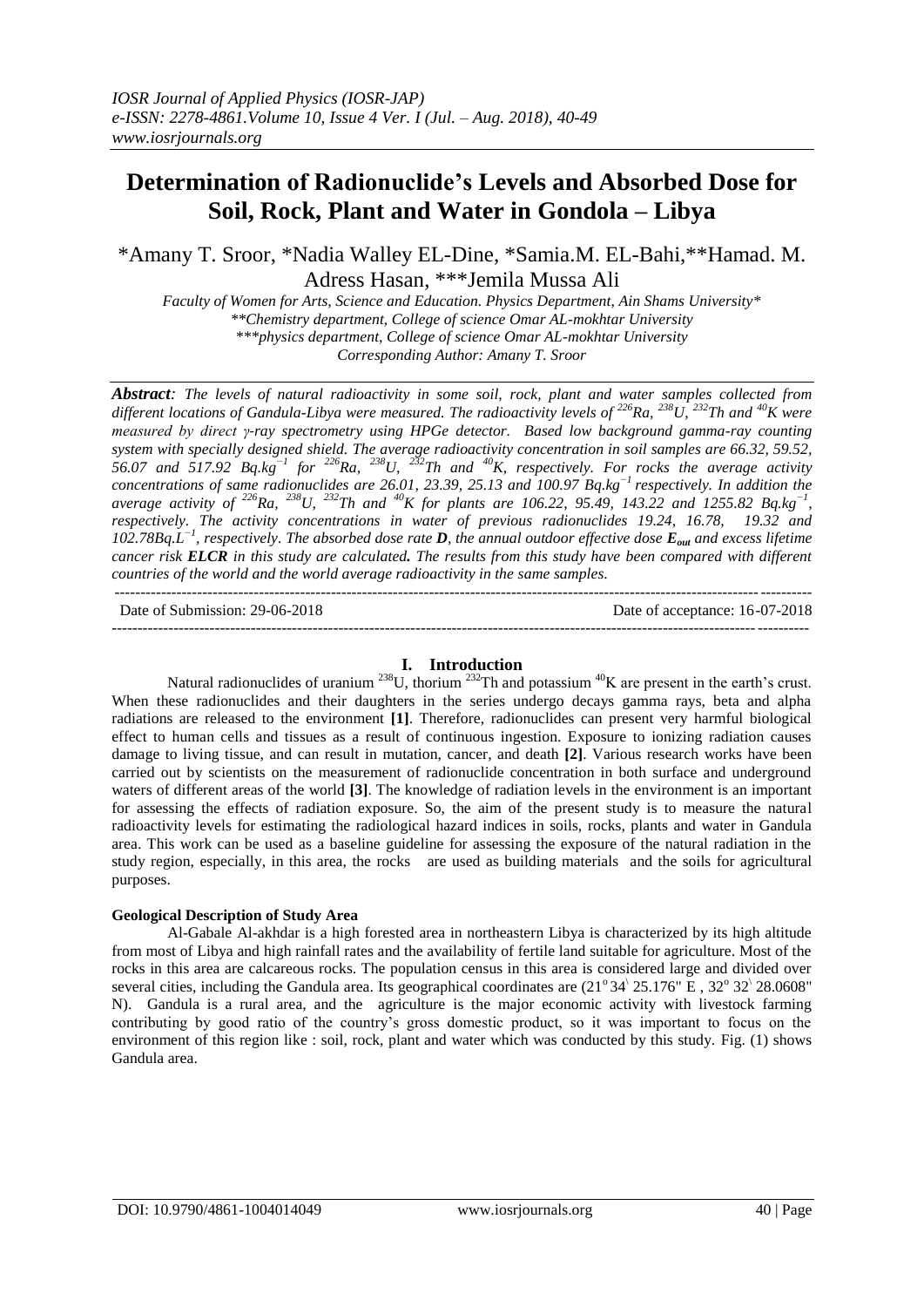

**Fig. (1) : The geographical map of Libya and samples location.**

# **Sampling Preparation**

The samples collected from different location of Gandula–Libya. we selected a well for ground water used for drinking. Various samples (soil, rock, plant and water) were taken from around the well and in all directions (north, south, west and east) in Gandula. The distance between each point were a different set of samples and another 1km ( the distance between the samples in each direction 1km, start from around well, then 1km, then 2km distance for all directions)**.** For soil 12 samples were collected from different locations and all directions (SN, SS, SW and SE), and for rock 12 samples were selected (RN, RS, RW and RE), also for plant samples were taken (PN, PS, PW and PE). The water samples were collected during 5 weeks (W1, W2, W3, W4 and W5) , which is 1 liter per week. The soil, rock and plant samples were oven dried at the temperature of 95C<sup>°</sup> for 3 and 4 hours until the moisture was completely removed [4]. The samples were then ground into fine particles and thoroughly mixed and pass through a fine mesh sieve 200 mesh size to obtain composite representative samples [4]. Finally, the sample were placed in polyethylene bottles of 250 cm<sup>3</sup> volume and weighted [4]. which were well sealed using silicon and plastic tapes for air tight for about 30 days in order to allow secular equilibrium between <sup>226</sup>Ra and its short-lived decay products in the <sup>238</sup>U series and <sup>232</sup>Th. For gamma analysis, these samples were placed directly over the detector. The counting time for each sample was 70000 sec, except the water samples measured for a period time 140000 sec. The measured activity concentrations were presented as Bq.kg<sup>-1</sup>.

# **Instrumentation**

The activity concentrations of radionuclides in the samples were determined by a nondestructive analysis using a computerized gamma ray spectrometry system with coaxial high-purity germanium (HPGe) detector. (ORTEC572A) of sensitive volume of 76.11 cm<sup>3</sup>. The energy resolution, expressed in terms of FWHM, was 1.9 keV at 1332.5 keV gamma ray <sup>60</sup>Co transitions. The gamma spectrometer was coupled to conventional electronics connected to a multichannel analyzer card (MCA) installed computer. A software program called MAESTRO-32 was used to accumulate and analyze the data and to calculate the natural radioactivity concentrations in the samples. To reduce the gamma ray background and noises for the hyper pure germanium. A cylindrical lead shield with a fixed bottom and movable cover were shielded the detector . The shield contained two inner concentric cylinders of copper and aluminum in order to absorb X-rays generated in the lead . The leakage current can be further reduced from its room temperature value by cryogenic cooling of solid-state medium, by used liquid nitrogen temperature  $(77 \text{ K}^{\circ})$  [5]. All gamma measurements were taken often calibrating the multi-channel analyzers (MCA) using  $^{241}$ Am,  $^{60}$ Co and  $^{226}$ Ra sources. The absolute efficiency calibration of HPGe detector, using the KCl solution has been done through two stages the relative photo peak efficiency curve of the detector was obtained using <sup>226</sup>Ra point source (unknown activity). In the second stage, the relative efficiency curve was normalized to an absorbed volume efficiency curve using KCl solution  $\overline{[6, 7]}$ . The activity concentration of <sup>226</sup>Ra determined from photo peak 186.2 keV. The activity concentration of <sup>238</sup>U series determined <sup>214</sup> Pb photo peak (295.2 and 351.9) keV and <sup>214</sup>Bi (609.3, 768.4, 1120.3, 1238.1, 1377.7 and 1764.5) keV. similarly for  $^{232}$ Th series, the activity concentration determined from <sup>228</sup> Ac ( 92, 209.5, 338.5, 911.1 and 968.9) keV and <sup>208</sup> Tl at 583 keV, <sup>212</sup>Bi at 727.2 keV. <sup>40</sup>K was determined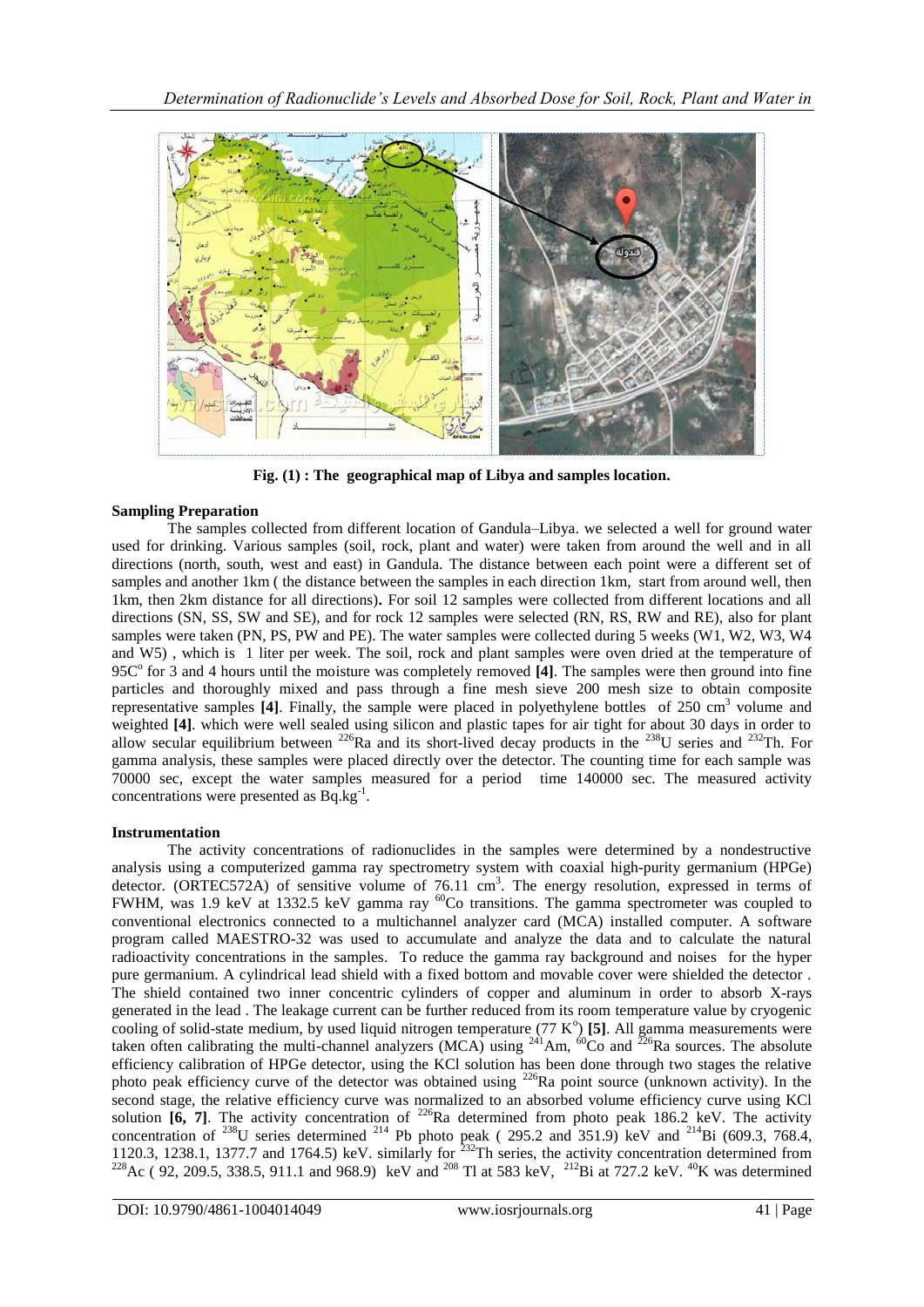from photo peak 1460 keV [8]. The concentration of <sup>226</sup>Ra was determined by measuring is 186 keV photopeak and 352 and 609 keV photopeaks of <sup>214</sup>Pb and <sup>214</sup>Bi. It was clear that the concentration of radium at the 186 keV photopeak was very high because of the contribution of <sup>238</sup>U which emits gamma rays from the same energy. The photopeaks of 352 and 609 keV gave an apparent radionuclide concentration that was very low due to the emission of radon  $(^{214}Pb$  and  $^{214}$  Bi are radon product). The results of these phenomena were corrected. For the 186 keV phtopeak, it was assumed that 58% of the gamma ray activity was due to <sup>226</sup>Ra and its concentrations were divided by 1.72. For <sup>214</sup>Pb and <sup>214</sup>Bi, it was equal 8.6 % and concentrations calculated from these photopeaks were multiplies by 1.094. The results obtained from the 186 keV photopeak and the 352 and 609 keV photopeaks were generally in go mutual agreement **[9].**

# **Activity Concentration**

The activity concentrations (A) of the radionuclides in the samples determined using the following equation **[10].**

$$
A = \frac{N}{\epsilon l_y t m}
$$
 (1)

Where, A is the activity concentration  $(Bq \text{.kg}^{-1})$  in the sample, N is the corrected net photo-peak area at energy peak  $(N=N_S-N_B)$ ,  $N_s$  is the net photo peak area in the sample and  $N_B$  is the corresponding net photo peak area in the background spectrum),  $\epsilon$  is the absolute efficiency at photopeak energy.  $I_{\gamma}$  is the gamma-ray emission probability corresponding to the peak energy, m is the mass **(kg)** of the measured sample, **t** : is the time of the sample spectrum collection in seconds **[10].**

## **Absorbed Dose**

The absorbed dose in the samples  $(nGy.h<sup>-1</sup>)$  are calculated. The gamma absorbed dose rate  $(D)$  in air at 1 m above the ground level is for natural radionuclide <sup>226</sup>Ra,<sup>232</sup>Th, and <sup>40</sup>K are estimated by using the relation:  $D = 0.427$   $A_U + 0.662$   $A_{Th} + 0.043$   $A_K$   $(nG_y)$ .h<sup>-1</sup> **) (6)** 

Where :  $0.462$ ,  $0.604$  and  $0.0417 \text{ nGy.h}^{-1}$  per Bq.kg<sup>-1</sup> are the conversion factors, **D**: is the dose rate in  $nGy.h^{-1}$ ,  $A_{\text{Ra}}$ ,  $A_{\text{Th}}$  and  $A_{\text{K}}$  the activities in  $(Bq \cdot kg^{-1})$  of <sup>226</sup>Ra, <sup>232</sup>Th and <sup>40</sup>K, are respectively [11].

#### **Annual Effective Dose Equivalent**

The annual effective dose equivalent  $(E_{out})$  is calculated from the absorbed dose rate (D), by multiplying of conversion factor 0.7 Sv.Gy<sup>-1</sup> and the occupancy factor of 0.2 (20 % of 8760 h in a year) to convert the absorbed dose in air to effective dose. During the present study, the E<sub>out</sub> was calculated using the following equations **[12]**:

 $\mathbf{E}_{\text{out}}$   $(\text{nSv.y}^{-1}) = \text{D} \text{ n } (\text{Gyh}^{-1}) \times 24 \text{ h} \times 365.24 \text{ d} \times 0.2 \times 0.7 \times 10^{-3} \text{ Sv.Gy}^{-1}$  **(7) Excess lifetime cancer risk**

The excess lifetime cancer risk **(ELCR)** was estimated by using the annual effective dose and the lifetime of continuous exposure of population as following equation.

 $\mathbf{ELCR} = \mathbf{E}_{\text{out}} \times \mathbf{D}_{\text{L}} \times \mathbf{R}_{\text{F}}$  (8)

Where :  $D_L$  is the duration of lifetime (approximately 66 years) and  $D_F$  is the risk factor (Sv<sup>-1</sup>), which reflects the fatal cancer risk per Sievert **[13]**. For stochastic effects, ICRP 60 uses values of 0.05 for the public **[14]**.

## **Activity Concentrations**

# **II. Result and Desiccation**

The result of activity concentrations of <sup>226</sup>Ra, <sup>238</sup> U, <sup>232</sup>Th and <sup>40</sup>K in all samples investigated were presented in Table (1). The activity concentrations of <sup>226</sup>Ra, <sup>238</sup> U, <sup>232</sup>Th and <sup>40</sup>K in soil samples were ranged between (43.14-104.08, 36.44-93.39, 36.75-69.35 and 64.59-661.28) Bq.kg<sup>-1</sup> for <sup>226</sup>Ra, <sup>238</sup> U, <sup>232</sup>Th and <sup>40</sup>K respectively, with average (66.32, 59.52, 56.07 and 517.92) Bq.kg<sup>-1</sup>, respectively. For rock samples the activity concentrations of <sup>226</sup>Ra, <sup>238</sup> U, <sup>322</sup>Th and <sup>40</sup>K were ranged (21.44-33.94, 17.34-30.91, 19.14-41.18 and 47.48-170.46) Bq.kg<sup>-1</sup>, respectively, with average activity concentrations are (26.01, 23.39, 25.13 and 100.97) Bq.kg<sup>-1</sup> respectively. We found the activities of previous radionuclides in plant samples in ranged (56.48-191.45, 51.34- 160.24, 98.31-275.12 and 610.21-3133.42) Bq.kg<sup>-1</sup>. The average values in plant samples are (106.22, 95.49, 143.22 and 1255.82) Bq.kg−1 , respectively. The activity concentrations in water samples for the above radionuclides were presented  $(15.50-23.63, 14.65-22.63, 15.37-22.43,$  and 84.95-116.20)  $\text{Bq.kg}^{-1}$ , respectively, with average are (19.24, 16.78, 19.32 and 102.78) Bq.kg<sup>-1</sup>, respectively. The average activity concentrations of  $^{226}$ Ra for soil, plant and water samples are higher than the world's population with average of 32, 50 and 0.5 Bq.kg<sup>-1</sup>, respectively [16, 17]. Also for <sup>238</sup>U the average activity concentrations for all samples higher than permissible level 33, 20 and 1 Bq.kg<sup>-1</sup> [15, 16].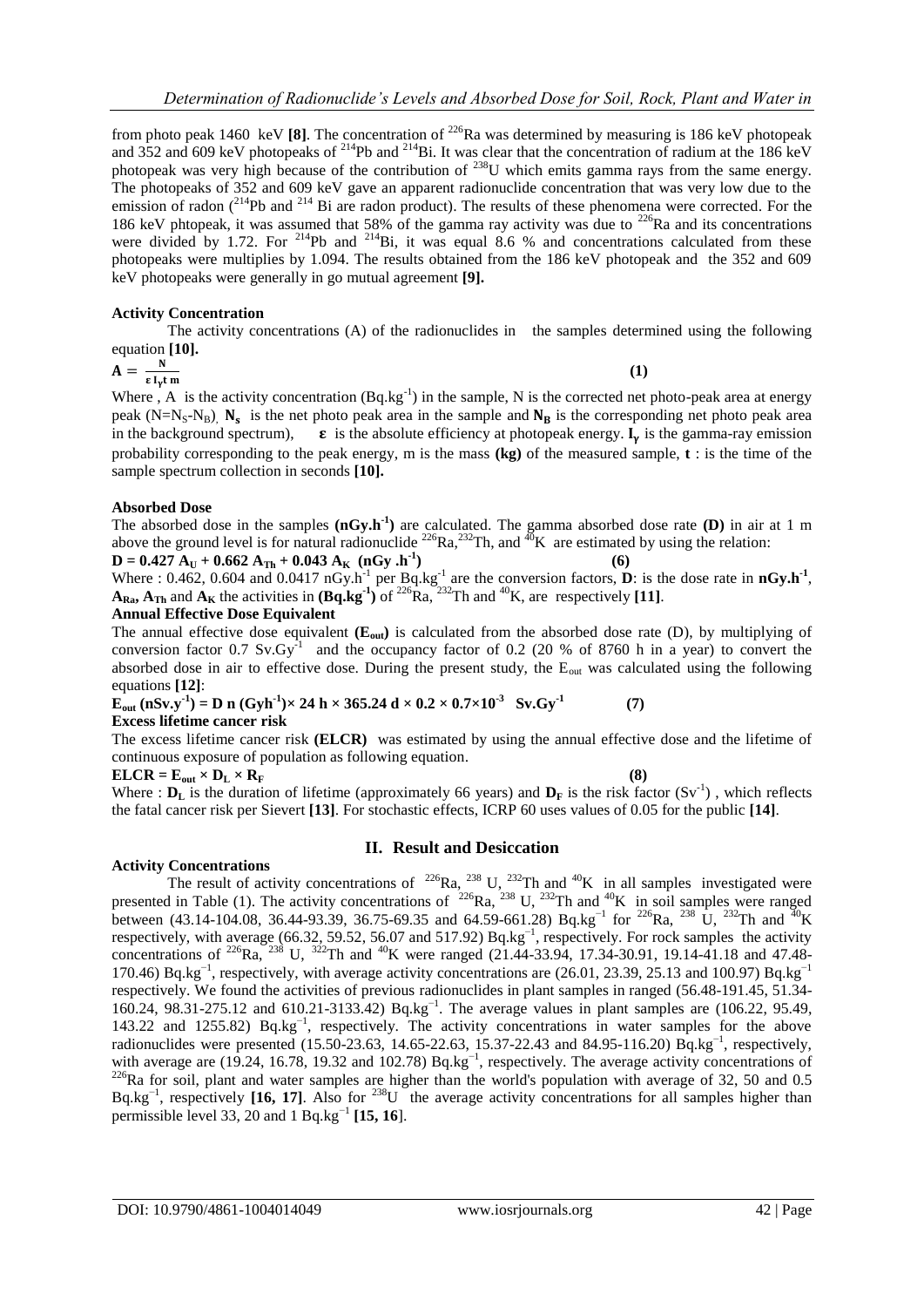|                           |                                                                |            | ани чогу от ние ничебидате заприе. |           |                 |  |  |
|---------------------------|----------------------------------------------------------------|------------|------------------------------------|-----------|-----------------|--|--|
| Type of<br><b>Samples</b> | <b>Samples</b>                                                 | $^{226}Ra$ | $238$ U                            | $232$ Th  | 40 <sub>K</sub> |  |  |
|                           | SN <sub>0</sub>                                                | 70.00      | 65.20                              | 65.09     | 572.86          |  |  |
| Soil                      | SS0                                                            | 75.48      | 67.21                              | 61.41     | 615.22          |  |  |
|                           | SW <sub>0</sub>                                                | 63.64      | 58.86                              | 60.60     | 600.01          |  |  |
|                           | <b>SE0</b>                                                     | 68.14      | 65.31                              | 59.65     | 64.59*          |  |  |
|                           | SN1                                                            | 88.75      | 76.39                              | 65.98     | 654.74          |  |  |
|                           | SS <sub>1</sub>                                                | 53.14      | 45.26                              | 51.02     | 484.76          |  |  |
|                           | SW1                                                            | 56.56      | 51.57                              | 49.42     | 585.124         |  |  |
|                           | SE <sub>1</sub>                                                | 55.94      | 53.45                              | 58.44     | 486.28          |  |  |
|                           | SN2                                                            | 104.08*    | 93.39**                            | 69.35**   | 645.06          |  |  |
|                           | SS <sub>2</sub>                                                | 73.20      | 60.72                              | 57.81     | 661.28**        |  |  |
|                           | SW <sub>2</sub>                                                | 43.14*     | 36.44*                             | 37.33     | 464.62          |  |  |
|                           | SE <sub>2</sub>                                                | 43.79      | 40.43                              | $36.75*$  | 380.53          |  |  |
|                           | Average                                                        | 66.32      | 59.52                              | 56.07     | 517.92          |  |  |
|                           | P.L                                                            | 32         | 33                                 | 45        | 412             |  |  |
|                           | <b>RNO</b>                                                     | 31.43      | 27.00                              | 21.39     | 87.99           |  |  |
| Rock                      | RS0                                                            | 27.01      | 24.42                              | 19.89     | 95.88           |  |  |
|                           | <b>RW0</b>                                                     | 24.92      | 21.18                              | 21.2      | 89.12           |  |  |
|                           | RE <sub>0</sub>                                                | 22.49      | 21.12                              | 29.94     | 106.04          |  |  |
|                           | <b>RN1</b>                                                     | 32.54**    | 30.91**                            | 23.18     | 170.46**        |  |  |
|                           | RS1                                                            | 27.63      | 24.26                              | 26.93     | 47.48*          |  |  |
|                           | RW1                                                            | 21.51      | 20.63                              | 29.83     | 113.50          |  |  |
|                           | RE1                                                            | 24.75      | 22.63                              | 21.49     | 100.22          |  |  |
|                           | RN <sub>2</sub>                                                | 33.94      | 29.77                              | 23.46     | 118.024         |  |  |
|                           | RS <sub>2</sub>                                                | 22.22      | 17.34*                             | 19.14*    | 89.58           |  |  |
|                           | RW2                                                            | 21.444*    | 18.01                              | 41.18**   | 116.38          |  |  |
|                           | RE <sub>2</sub>                                                | 22.187     | 20.35                              | 23.77     | 77.00           |  |  |
|                           | Average                                                        | 26.01      | 23.39                              | 25.13     | 100.97          |  |  |
|                           | P.L                                                            | 50         | 33                                 | 50        | 500             |  |  |
|                           | PN <sub>0</sub>                                                | 169.01     | 154.08                             | 176.11    | 1354.92         |  |  |
| Plant                     | PS <sub>0</sub>                                                | 118.19     | 101.24                             | 165.85    | 794.16          |  |  |
|                           | PW <sub>0</sub>                                                | 99.08      | 91.53                              | 116.20    | 1057.88         |  |  |
|                           | PE <sub>0</sub>                                                | 103.79     | 82.42                              | 88.39     | 884.17          |  |  |
|                           | PN1                                                            | 56.48      | 51.34*                             | 98.31*    | 610.21*         |  |  |
|                           | PS1                                                            | 69.79      | 68.13                              | 114.52    | 782.85          |  |  |
|                           | PW1                                                            | 115.35     | 109.06                             | 99.20     | 1204.09         |  |  |
|                           | PE <sub>1</sub>                                                | 89.73      | 87.77                              | 111.36    | 1231.04         |  |  |
|                           | PN2                                                            | 191.45*    | 160.24**                           | 138.85    | 1850.38         |  |  |
|                           | PS <sub>2</sub>                                                | 61.021*    | 60.633                             | 117.55    | 956.68          |  |  |
|                           | PW2                                                            | 81.43      | 78.15                              | 217.18    | 1210.02         |  |  |
|                           | PE <sub>2</sub>                                                | 119.319    | 101.177                            | 275.121** | 3133.416**      |  |  |
|                           | Average                                                        | 106.22     | 95.49                              | 143.22    | 1255.82         |  |  |
|                           | P.L                                                            | 50         | 20                                 | 15        | 420             |  |  |
|                           | W1                                                             | 18.71      | 16.06                              | 19.80     | 90.80           |  |  |
| Water                     | W2                                                             | 19.14      | 16.26                              | 21.96     | 111.56          |  |  |
|                           | W3                                                             | 19.23      | 14.90                              | 22.43**   | 116.20**        |  |  |
|                           | W4                                                             | 23.63**    | 22.63**                            | 17.05     | 110.38          |  |  |
|                           | W5                                                             | $15.50*$   | $14.05*$                           | 15.37*    | 84.95*          |  |  |
|                           | Average                                                        | 19.24      | 16.78                              | 19.32     | 102.78          |  |  |
|                           | P.L                                                            | 0.5        | 1                                  | 0.1       | 10              |  |  |
|                           | * Lowest value<br>** highest value<br><b>P.L</b> : Permissible |            |                                    |           |                 |  |  |
|                           |                                                                |            |                                    |           |                 |  |  |

**Table (1) : The activity concentrations (Bq.kg-1 and Bq.L-1) of the radionuclides 226Ra,238U, 232Th and 40K of the investigated sample.**

The average activity concentrations of radionuclides  $(^{232}Th$  and  $^{40}K$ ) in soil, plant and water samples are higher than the permissible level (45, 15 Bq.kg<sup>-1</sup> and 0.1 Bq.L<sup>-1</sup> for <sup>232</sup>Th) and (412, 420 Bq.kg<sup>-1</sup> and 10  $Bq.L^{-1}$  for <sup>40</sup>K), but in rock samples the average activity concentrations of same radionuclides are lower than the permissible level (50 for <sup>226</sup>Ra, 33 for <sup>238</sup>U, 50 for <sup>232</sup>Th and 500 for <sup>40</sup>K) Bq.kg<sup>-1</sup>, respectively [15, 16]. As shown in Figs. (2), (3), (4), (5) and (6)**.**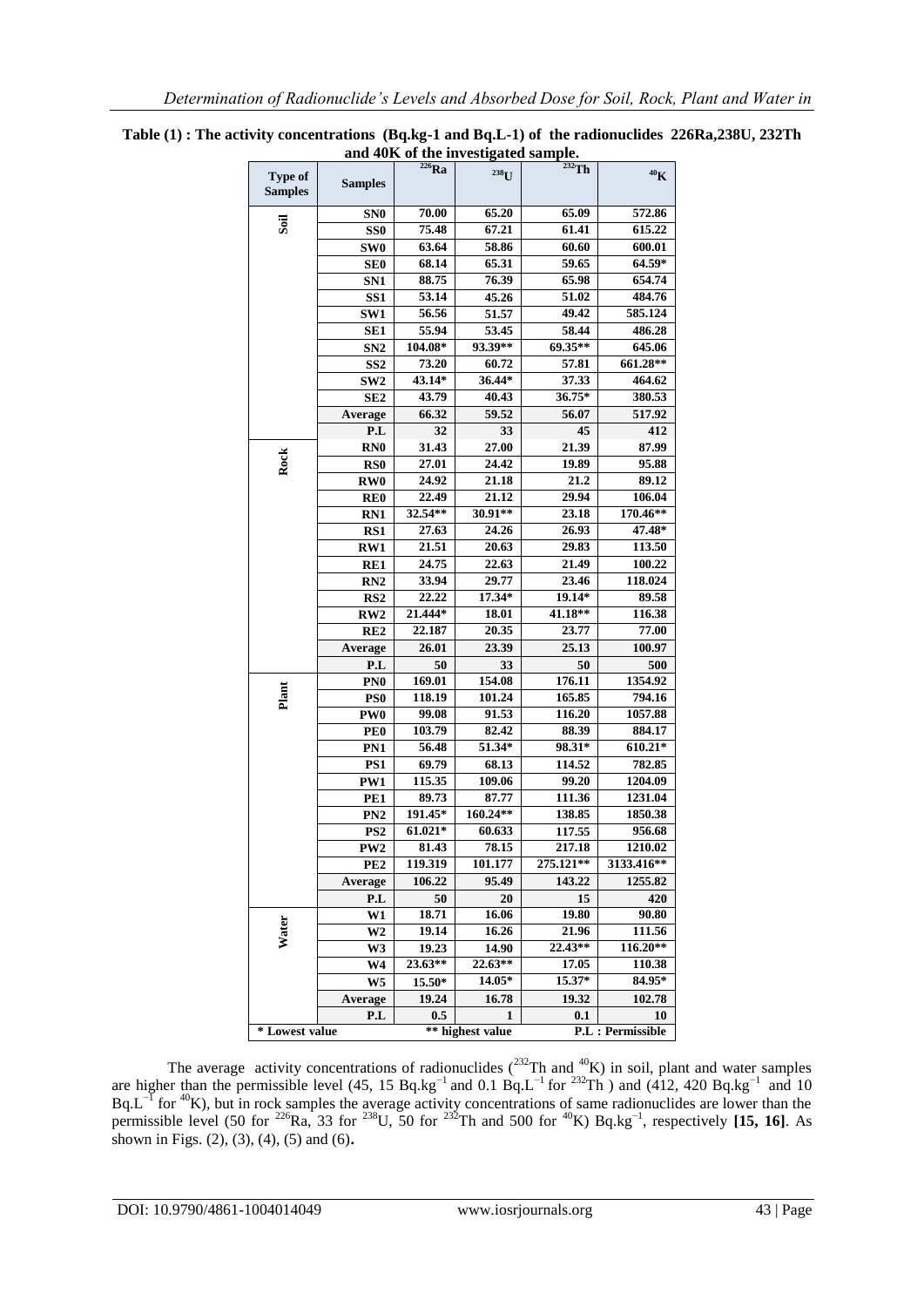

**Fig. (2) : Activity concentrations of <sup>226</sup>Ra for soil, rock and plant samples.**



**Fig. (3) : Activity concentrations of <sup>238</sup>U soil, rock and plant samples**



**Fig. (4) : Activity concentrations of <sup>232</sup>Th for soil, rock and plant samples.**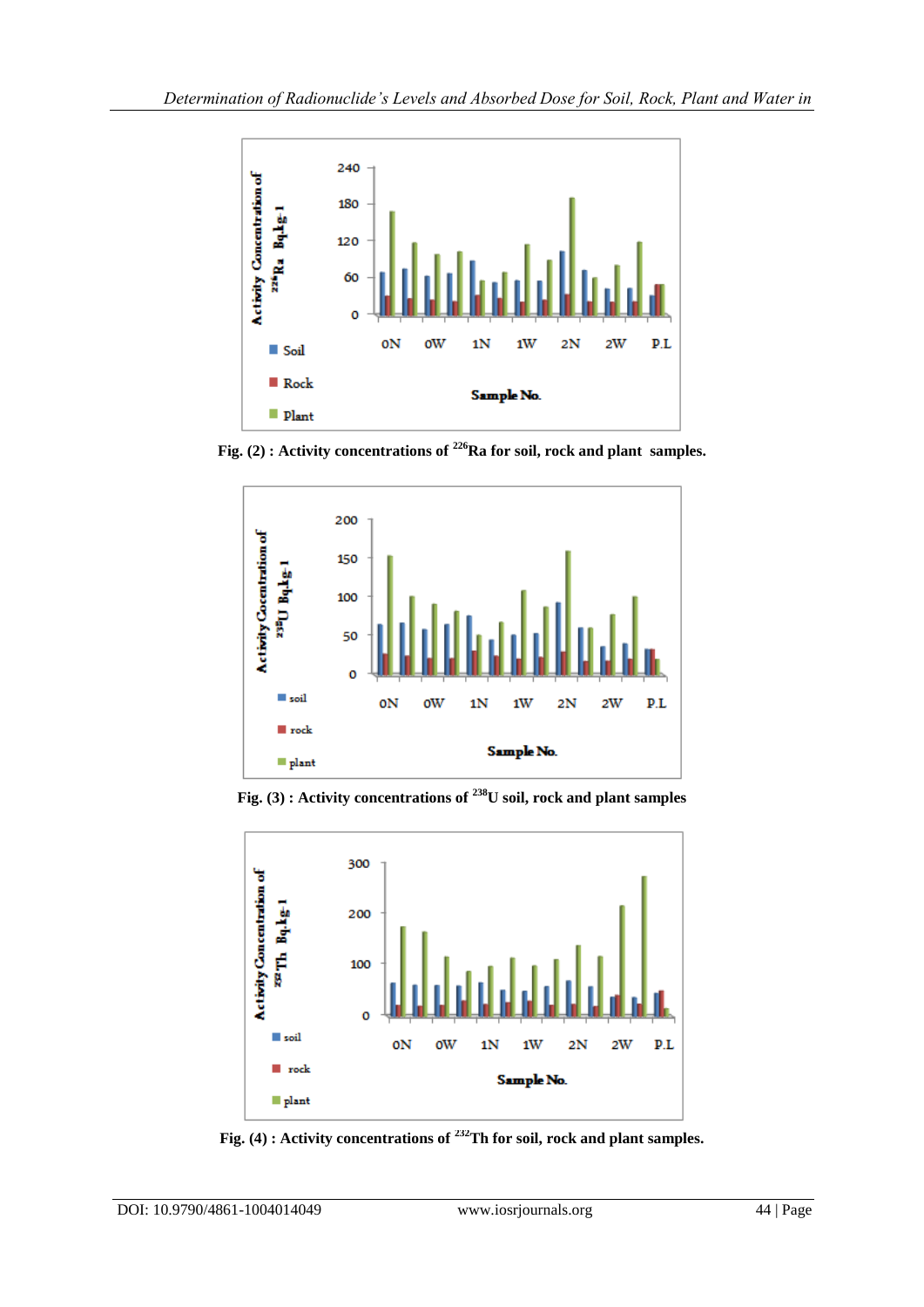

**Fig. (5) : Activity concentrations of <sup>40</sup>K for soil, rock and plant samples.**



**Fig. (6) : Activity concentrations of <sup>226</sup><b>Ra,** <sup>238</sup>**U**, <sup>232</sup>**Th and** <sup>40</sup>**K** water samples.

This study is compared with the results from different countries of the world and the recommended values as given in Table(2). Table (2) shows that the values of average activity concentrations obtained in this study of  $2^{26}$ Ra are comparable with those obtained in Libya which lower than the others, while that average value obtained for  $^{238}$ U and  $^{232}$ Th in all other countries are lower than the value obtained in study. The average presents value of <sup>40</sup>K activity concentrations is higher than the obtained values in all countries. As shown in this Table, the radioactivity in all studied samples varied from one country to another, The variations in the activity concentrations in the soil of the various locations of the world, depend on the geological and geographical conditions of the area and the extent of fertilizer applied to the agricultural lands. In general, the radioactivity in samples varied from one country to another.

| Table (2) : Comparison of natural radioactivity concentrations $(Bq \log^{-1} a)$ and $Bq \cdot L^{-1}$ in all samples in |
|---------------------------------------------------------------------------------------------------------------------------|
| present study and different countries of the world.                                                                       |

| Type of | <b>Country [Ref]</b>                   | Average activity concentrations |                          |          |                 |  |  |  |
|---------|----------------------------------------|---------------------------------|--------------------------|----------|-----------------|--|--|--|
| samples |                                        | $226$ <sub>R</sub>              | 238 <sub>T1</sub>        | $232$ Th | 40 <sub>K</sub> |  |  |  |
|         | <b>Present study</b><br>$(Bq.kg^{-1})$ | 66.32                           | 59.52                    | 56.07    | 517.92          |  |  |  |
|         | Japan[15]                              | 33                              | 29                       | 28       | 310             |  |  |  |
| Soil    | Poland[15]                             | 26                              | 26                       | 21       | 410             |  |  |  |
|         | <b>World average</b>                   | 32                              | 33                       | 45       | 412             |  |  |  |
| Rock    | <b>Present study</b><br>$(Bq.kg^{-1})$ | 26.01                           | 23.395                   | 25.13    | 100.97          |  |  |  |
|         | Egypt[17]                              | 410                             | $\overline{\phantom{0}}$ | 7.9      | 37.6            |  |  |  |
|         | Japan[18]                              | 35.8                            |                          | 20.7     | 139.4           |  |  |  |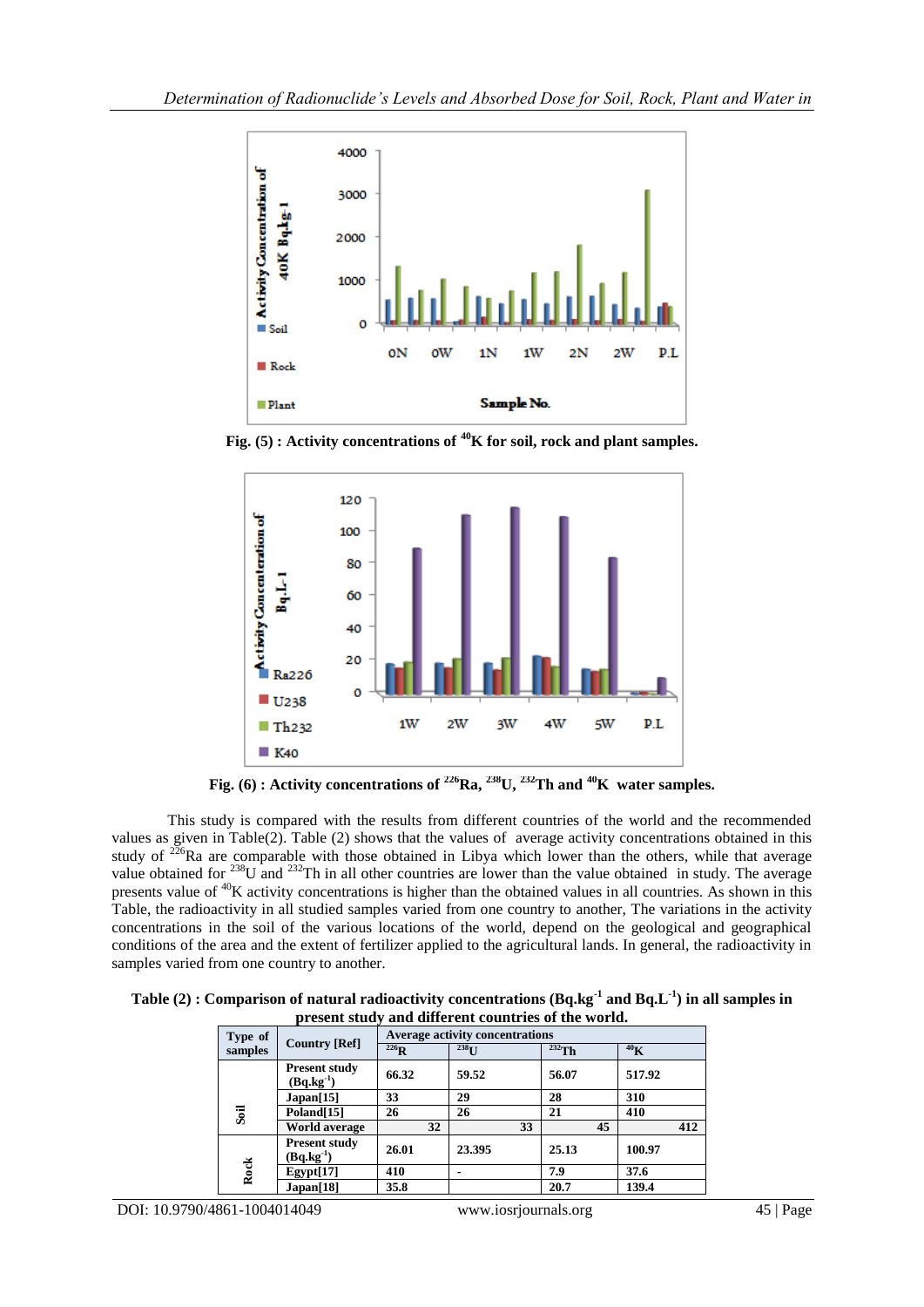|       | <b>World average</b>                   | 50     | 33    | 50     | 500     |
|-------|----------------------------------------|--------|-------|--------|---------|
|       | <b>Present study</b><br>$(Bq.kg^{-1})$ | 106.22 | 95.49 | 143.22 | 1255.82 |
|       | Ghana[19]                              |        | 31.8  | 56.2   | 839.8   |
| Plant | Italv[20]                              | 23.2   | 0.4   |        | 654.7   |
|       | <b>World average</b>                   | 50     | 20    | 15     | 420     |
| Water | <b>Present study</b><br>$(Bq.L^{-1})$  | 19.24  | 16.78 | 19.32  | 102.78  |
|       | Nigeria <sup>[21]</sup>                | 0.48   | 48.2  | 0.04   | 0.36    |
|       | Saudi<br>Arabia[22]                    | 2.06   | 0.03  |        | 73.31   |
|       | <b>World average</b>                   | 0.5    |       | 0.05   | 10      |

# **Radiation hazards**

In this study area the radiological hazard index parameters in comparison with the world average are presented in Table (3). The average values of absorbed dose rate **D** of most soil and all plant samples are higher than the international values, except some rock and water samples are lower than the international values 59 nGy.h−1 **[16]**. The annual outdoor effective dose **Eout** of most soil and all plant samples in studied area are higher than the international average of normal background dose received from radionuclides of terrestrial origin, and also the values of rock and water samples are lower than the permissible limit 0.07 mSv.y−1 **[16].** The values cancer risk factor **ELCR** for most soil and all plant samples are higher than the international values. But the values of rock and water samples are lower than the international values  $0.29 \times 10^{-3}$  [16], as shown in Figs.(6),  $(7)$ ,  $(8)$ ,  $(9)$   $(10)$  and  $(11)$ .

|  |  |  |  |          | Table (3) : The value of absorbed dose rate, annual outdoor effective dose and cancer risk factor for all |  |  |  |
|--|--|--|--|----------|-----------------------------------------------------------------------------------------------------------|--|--|--|
|  |  |  |  | -------- |                                                                                                           |  |  |  |

| sampies.                            |                         |                                                 |                                                             |                                                  |  |  |  |  |
|-------------------------------------|-------------------------|-------------------------------------------------|-------------------------------------------------------------|--------------------------------------------------|--|--|--|--|
| <b>Type</b><br>of<br><b>Samples</b> | <b>Samples</b>          | <b>Dose</b><br>rate<br>D(out)<br>$(nGy.h^{-1})$ | <b>Annual</b><br>effective dose<br>E(out)<br>$(mSv.y^{-1})$ | <b>Cancer risk factor</b><br>$ELCR(out)x10^{-3}$ |  |  |  |  |
|                                     | SN <sub>0</sub>         | 95.56                                           | 0.12                                                        | 0.39                                             |  |  |  |  |
| Soil                                | SS <sub>0</sub>         | 95.81                                           | 0.12                                                        | 0.39                                             |  |  |  |  |
|                                     | SW <sub>0</sub>         | 91.05                                           | 0.11                                                        | 0.37                                             |  |  |  |  |
|                                     | SE <sub>0</sub>         | 70.16                                           | 0.09                                                        | 0.28                                             |  |  |  |  |
|                                     | SN <sub>1</sub>         | 104.45                                          | 0.13                                                        | 0.42                                             |  |  |  |  |
|                                     | SS <sub>1</sub>         | 73.94                                           | 0.09                                                        | 0.30                                             |  |  |  |  |
|                                     | SW1                     | 79.89                                           | 0.10                                                        | 0.32                                             |  |  |  |  |
|                                     | SE <sub>1</sub>         | 82.42                                           | 0.10                                                        | 0.33                                             |  |  |  |  |
|                                     | SN <sub>2</sub>         | 113.52**                                        | $0.14**$                                                    | $0.46**$                                         |  |  |  |  |
|                                     | SS <sub>2</sub>         | 92.63                                           | 0.11                                                        | 0.37                                             |  |  |  |  |
|                                     | SW <sub>2</sub>         | 60.25                                           | 0.07                                                        | 0.24                                             |  |  |  |  |
|                                     | SE <sub>2</sub>         | 57.96*                                          | $0.07*$                                                     | $0.23*$                                          |  |  |  |  |
|                                     | RN <sub>0</sub>         | 29.47                                           | 0.04                                                        | 0.12                                             |  |  |  |  |
| Rock                                | RS <sub>0</sub>         | 27.72                                           | 0.03                                                        | 0.11                                             |  |  |  |  |
|                                     | RW <sub>0</sub>         | 26.99                                           | 0.03                                                        | 0.11                                             |  |  |  |  |
|                                     | RE <sub>0</sub>         | 33.39                                           | 0.04                                                        | 0.13                                             |  |  |  |  |
|                                     | RN1                     | 35.82                                           | 0.04                                                        | 0.14                                             |  |  |  |  |
|                                     | RS1                     | 30.23                                           | 0.04                                                        | 0.12                                             |  |  |  |  |
|                                     | RW1                     | 33.44                                           | 0.04                                                        | 0.13                                             |  |  |  |  |
|                                     | RE1                     | 28.20                                           | 0.03                                                        | 0.11                                             |  |  |  |  |
|                                     | RN <sub>2</sub>         | 33.32                                           | 0.04                                                        | 0.13                                             |  |  |  |  |
|                                     | $\overline{\text{RS2}}$ | 23.93                                           | $0.03*$                                                     | $\overline{0.10}$                                |  |  |  |  |
|                                     | RW2                     | 39.96**                                         | $0.05**$                                                    | $0.16**$                                         |  |  |  |  |
|                                     | RE <sub>2</sub>         | $27.73*$                                        | 0.034                                                       | $0.112*$                                         |  |  |  |  |
|                                     | PN <sub>0</sub>         | 240.64                                          | 0.29                                                        | 0.97                                             |  |  |  |  |
| Plant                               | PS <sub>0</sub>         | 187.23                                          | 0.23                                                        | 0.76                                             |  |  |  |  |
|                                     | PW <sub>0</sub>         | 161.50                                          | 0.20                                                        | 0.65                                             |  |  |  |  |
|                                     | PE <sub>0</sub>         | 131.73                                          | 0.16                                                        | 0.53                                             |  |  |  |  |
|                                     | PN1                     | 113.24*                                         | $0.14*$                                                     | $0.46*$                                          |  |  |  |  |
|                                     | PS1                     | 138.17                                          | 0.17                                                        | 0.56                                             |  |  |  |  |
|                                     | PW1                     | 164.13                                          | 0.20                                                        | 0.66                                             |  |  |  |  |
|                                     | PE1                     | 164.13                                          | 0.20                                                        | 0.66                                             |  |  |  |  |
|                                     | PN <sub>2</sub>         | 239.91                                          | 0.29                                                        | 0.97                                             |  |  |  |  |
|                                     | PS <sub>2</sub>         | 144.85                                          | 0.18                                                        | 0.59                                             |  |  |  |  |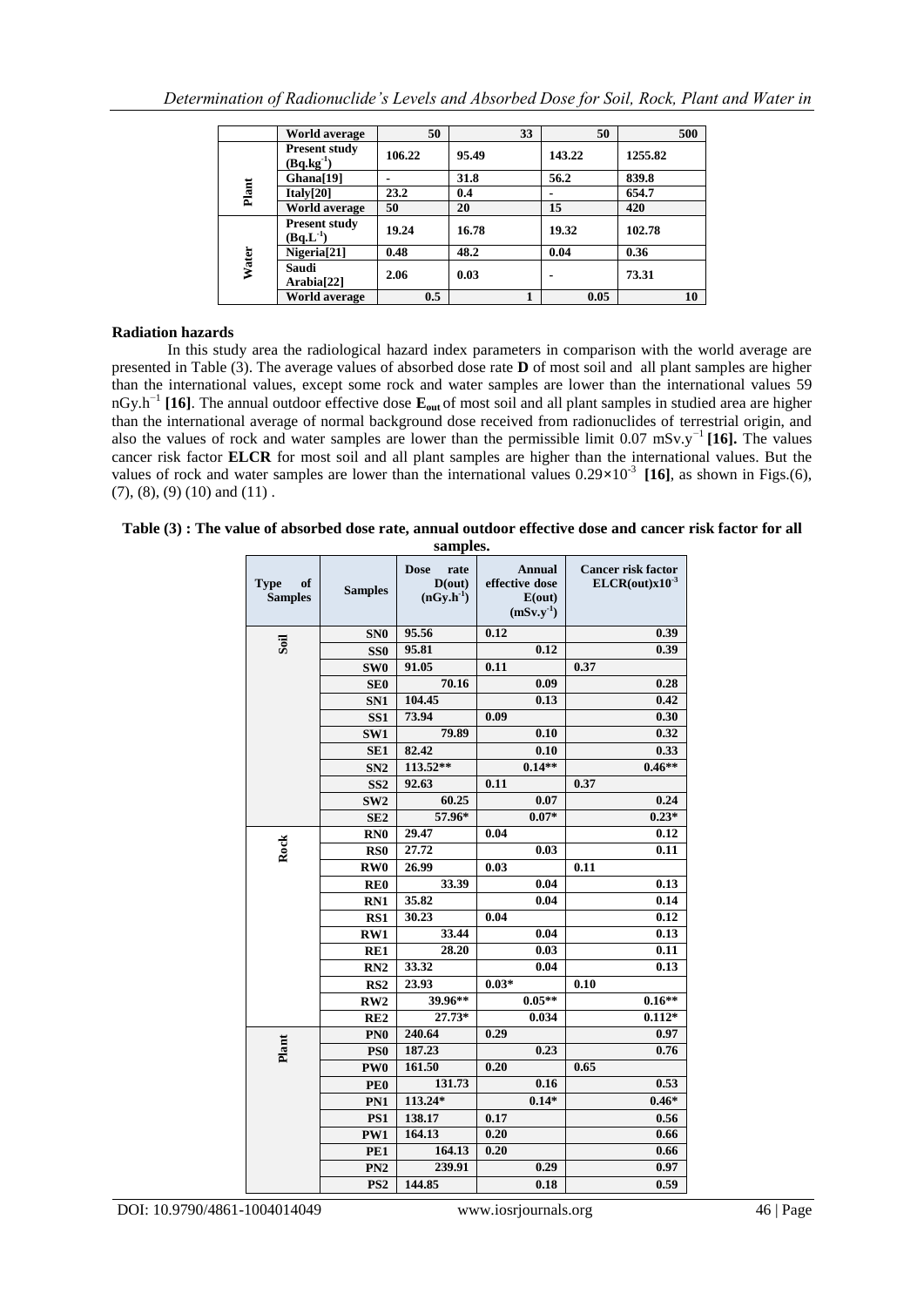|       | PW2             | 229.17           | 0.28      | 0.93                          |
|-------|-----------------|------------------|-----------|-------------------------------|
|       | PE <sub>2</sub> | 360.07**         | $0.44**$  | $1.46**$                      |
|       | W1              | 23.87            | 0.03      | 0.10                          |
| Water | W2              | $26.28**$        | $0.03**$  | $0.11**$                      |
|       | W3              | 26.21            | $0.032**$ | $0.11**$                      |
|       | W4              | 25.70            | 0.031     | 0.10                          |
|       | W5              | 19.82*           | $0.02*$   | $0.08*$                       |
|       | P.L             | 59               | 0.07      | 0.29                          |
|       | * Lowest value  | ** highest value |           | <b>P.L: Permissible Level</b> |



**Fig. (5) : The absorbed dose of soil, rock and plant samples.**



**Fig. (7) : The annual effective dose of soil, rock and plant sampl**



**Fig. (8) : The cancer risk factor of soil, rock and plant samples.**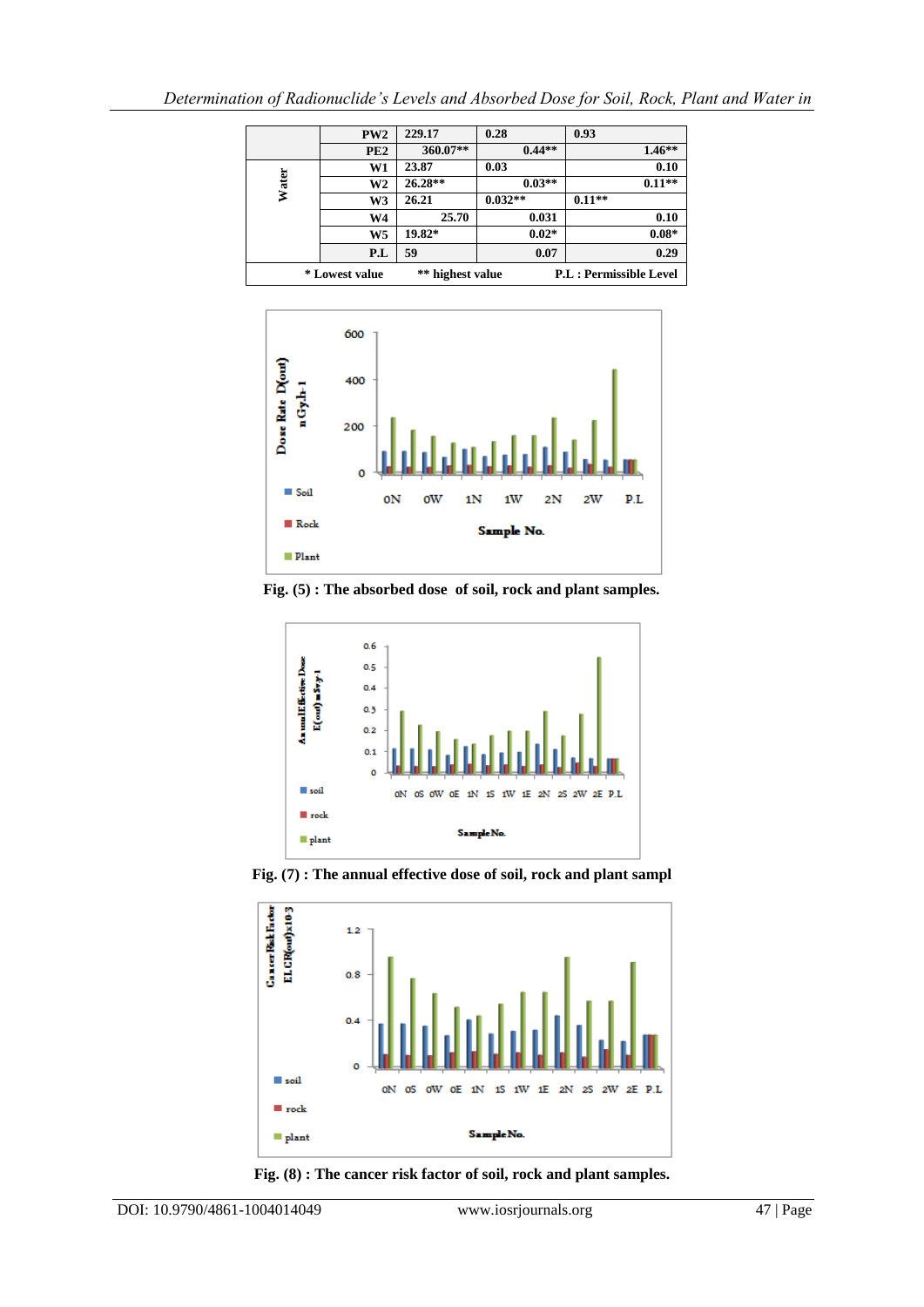

**Fig. (9) : The absorbed dose of water samples.**



**Fig. (10) : The annual effective dose of water samples.**



**Fig. (11) : The cancer risk factor of water samples.**